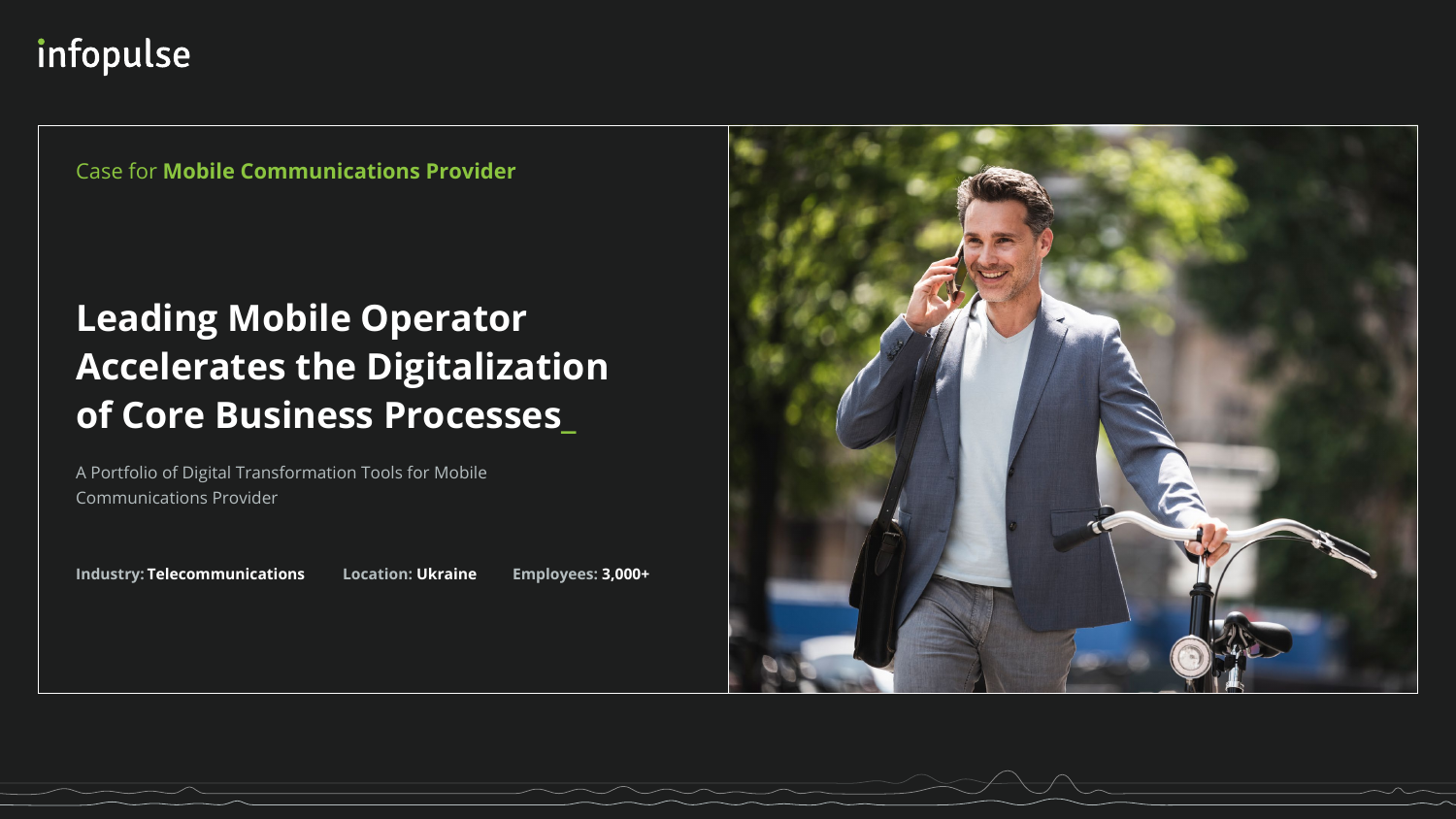

## **Business Challenge**

Apart from the abundant opportunities, the unprecedented rate at which data grows every day, poses some challenges for mobile network operators as well. To stay up to date with the latest technologies and increasing complexity of support services, telecom companies should align their development strategies with digital transformation.

Implement process automation and modernization of the outdated CRM system to efficiently handle

Create a secure mobile identity solution to enable users to utilize a SIM card as an identity tool for

Infopulse was contacted to take part in the implementation of a whole portfolio of high-tech solutions in line with the current digital transformation strategy of the client. The mobile communications provider selected Infopulse for our experience in the telecom industry and strong software R&D expertise, as they required assistance with solving related transformation challenges, including the following:

- increasing sales
- authentication

## infopulse

- Comply with the regulator's requirement to allow subscribers to switch mobile operators while maintaining the same phone number
- Integrate a new IoT technology standard to enable connectivity for a large number of devices with low data transfer along with promoting the adoption of IoT applications (utility meters, monitoring sensors, object tracking systems) for housing and communal services.

## <span id="page-1-0"></span>**Client Background**

One of the leading Ukrainian mobile operators that provides a wide range of services, including 3G and 4G data transmission, mobile voice, messaging, fixed internet, mobile applications, and mobile TV.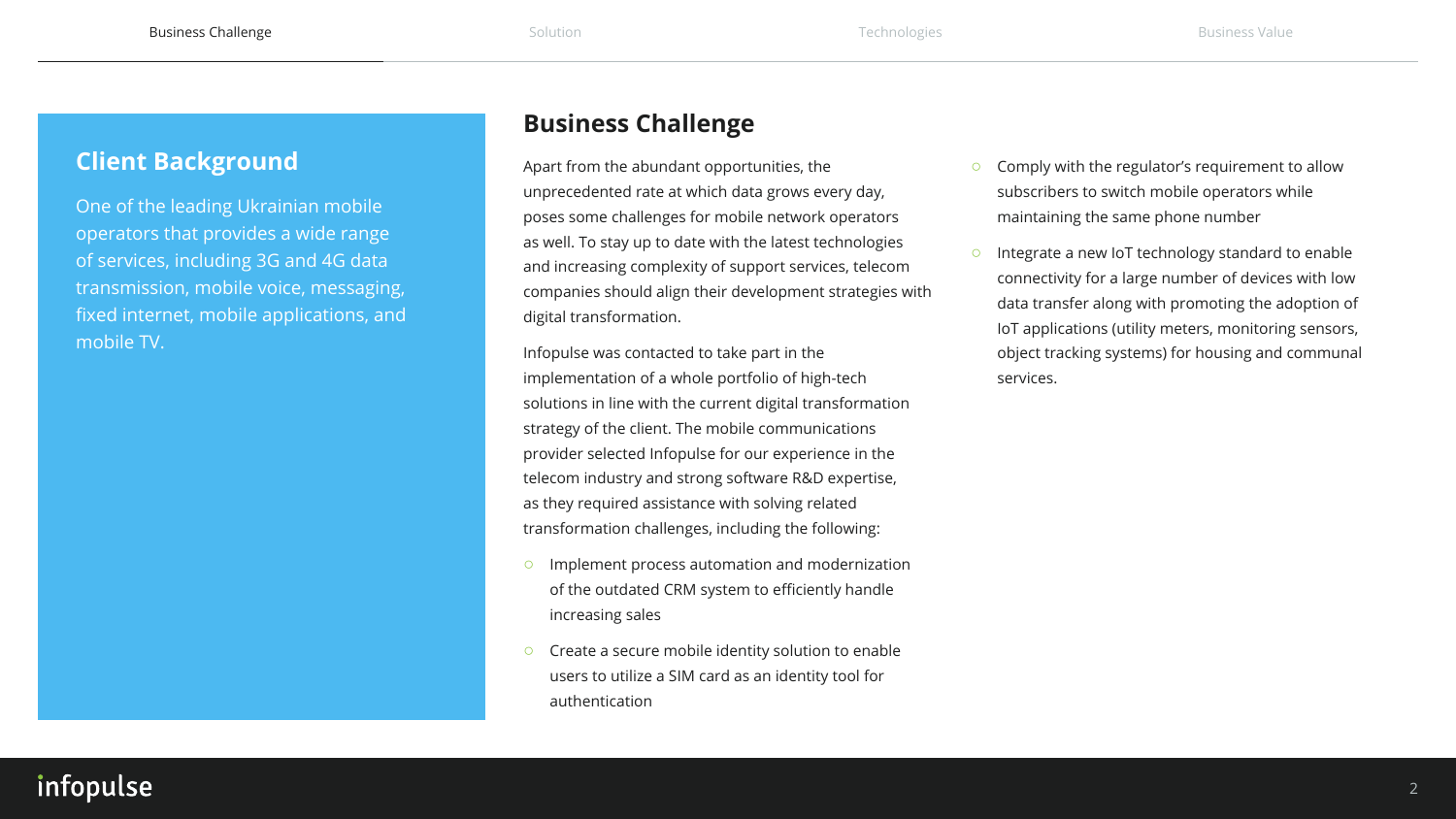

## <span id="page-2-0"></span>**Solution**

In close cooperation with the client's team, Infopulse contributed to an in-depth analysis of the company's business requirements and assisted the telecom company by taking part in the implementation of a set of technologydriven tools that addressed their challenges.



### An updated **Customer Relationship**



**Management system (CRM)** to manage the customer journey across all communication channels with the primary goal of transforming massive datasets into valuable insights that can be accessed through user-friendly customizable dashboards. By connecting fragmented systems into one comprehensible solution, our client managed to automate key sales, marketing, and customer service processes to allow for a cohesive and personalized customer journey.

**Mobile ID platform** – enables secure identity management and authentication service embedded into a special SIM card to allow subscribers to use an electronic signature for personal identification and other related activities. With E-signature integrated with ID.GOV.UA and a private key generated right on the SIM card, an elaborate document signing turns into a fast and secure process on-the-go.

## infopulse

#### **Narrowband Internet of Things (NB-IoT)**

solution was built to develop and expand the IoT ecosystem. This new technology standard for connecting IoT devices and applications requires less data and lower bandwidth, allowing for optimized energy use, high connection density, and a high level of LTE security. Narrowband-IoT coverage effectively addresses the rising needs of smart metering, smart city, and personal devices with low costs and low power consumption.



### **Mobile number portability solution (MNP)**

was developed to comply with the regulator's requirement and allow subscribers to switch from one mobile operator to another without changing their current phone number. The solution was realized by building a local database that connects to the regulator's database and by creating a new routing logic for calls and SMS.

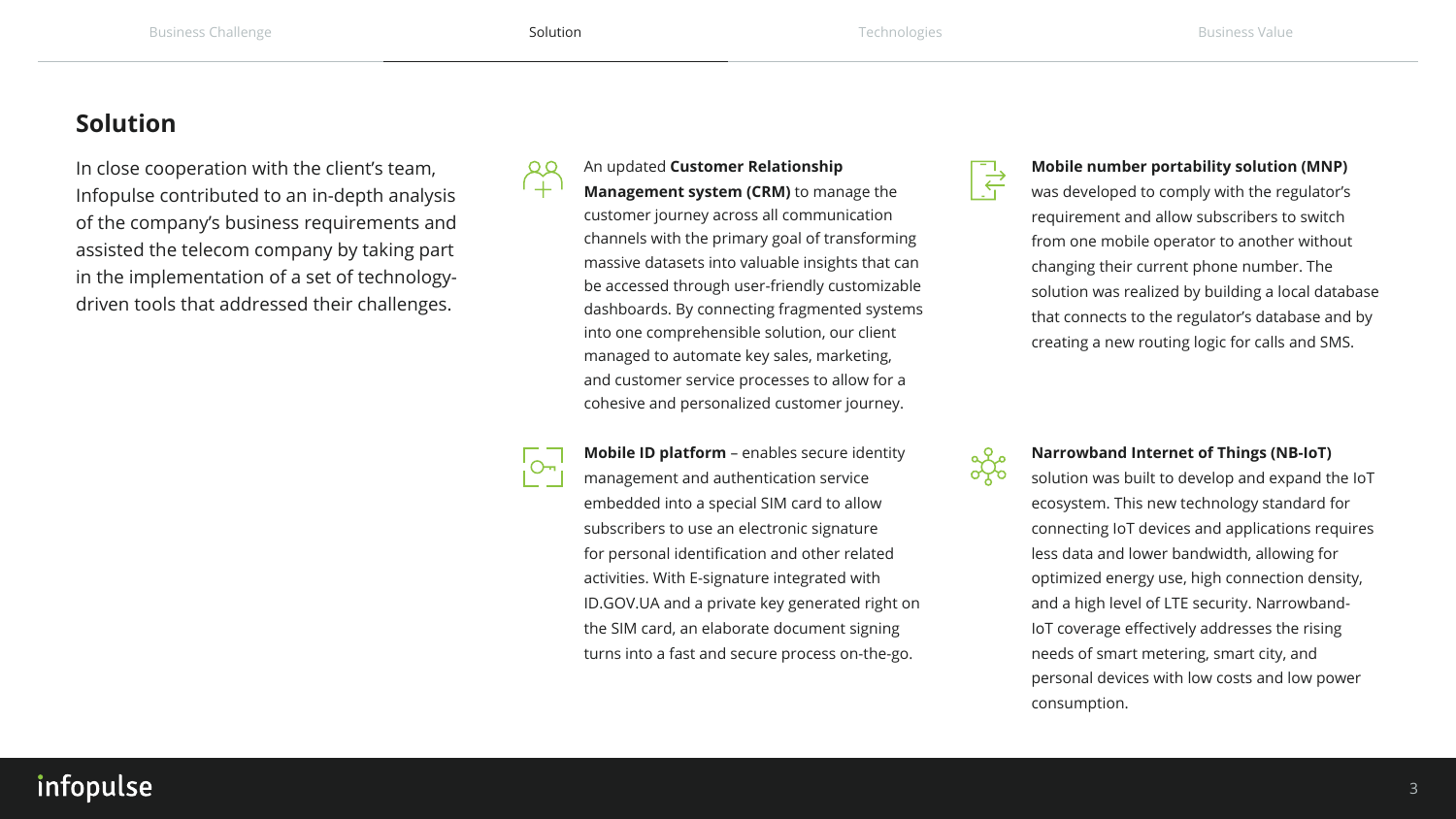

## <span id="page-3-0"></span>**Technologies**





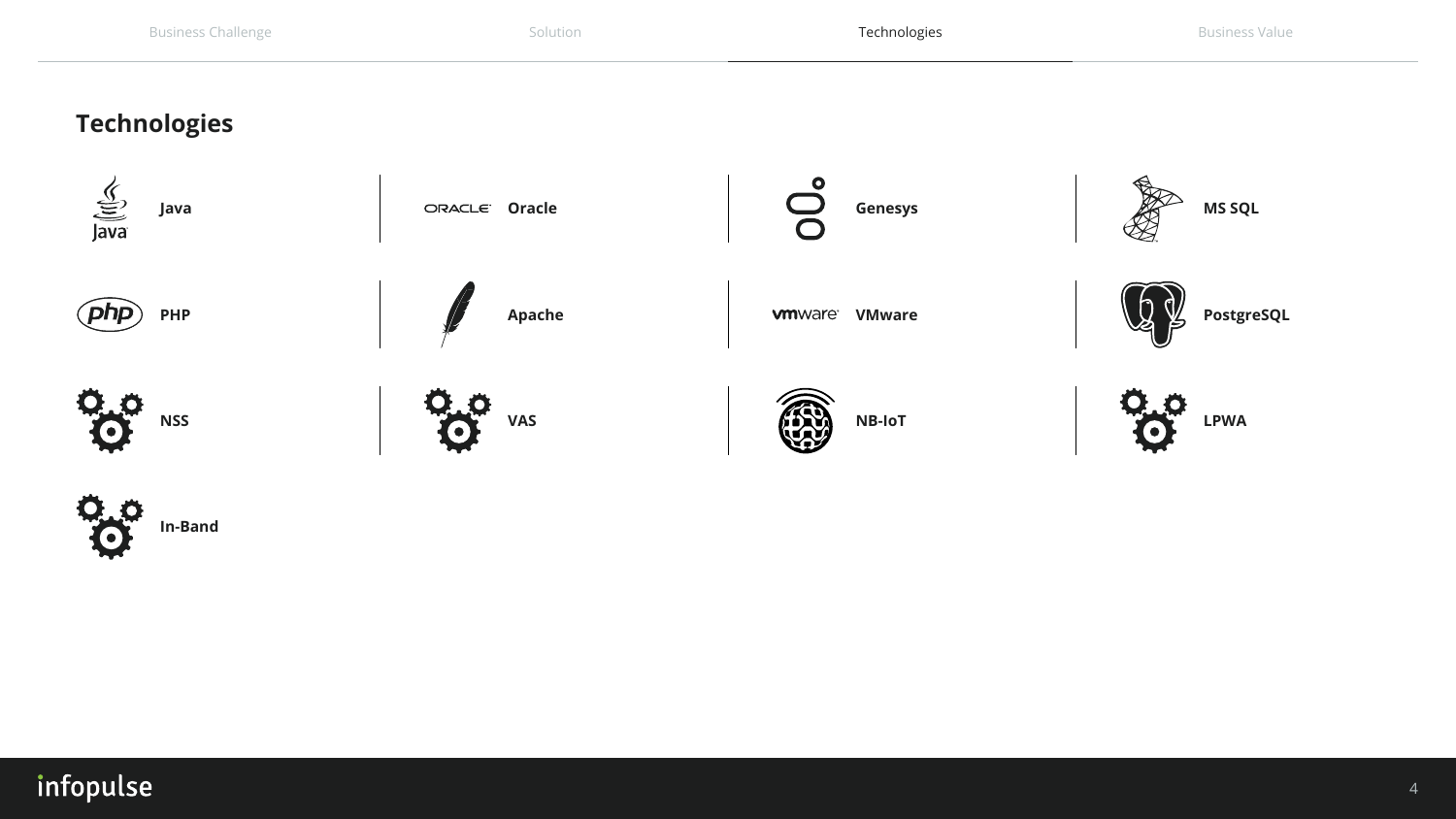<span id="page-4-0"></span>

## infopulse



## **Business Value**

The Infopulse team has taken part in deploying a number of advanced digital solutions aimed at accelerating digitization of the business processes, automating workflow, amplifying productivity, and integrating innovation. Infopulse contributed to delivering a portfolio of high-tech solutions for a large mobile communications provider, which are essential for handling the continuously increasing traffic and growing operational complexity.

- Better customer acquisition with the updated CRM system
- New revenue streams with the mobile ID platform for secure authentication
- Improved customer relationships with the MNP solution
- Power efficiency and wider deployment for clients utilizing NB-IoT.